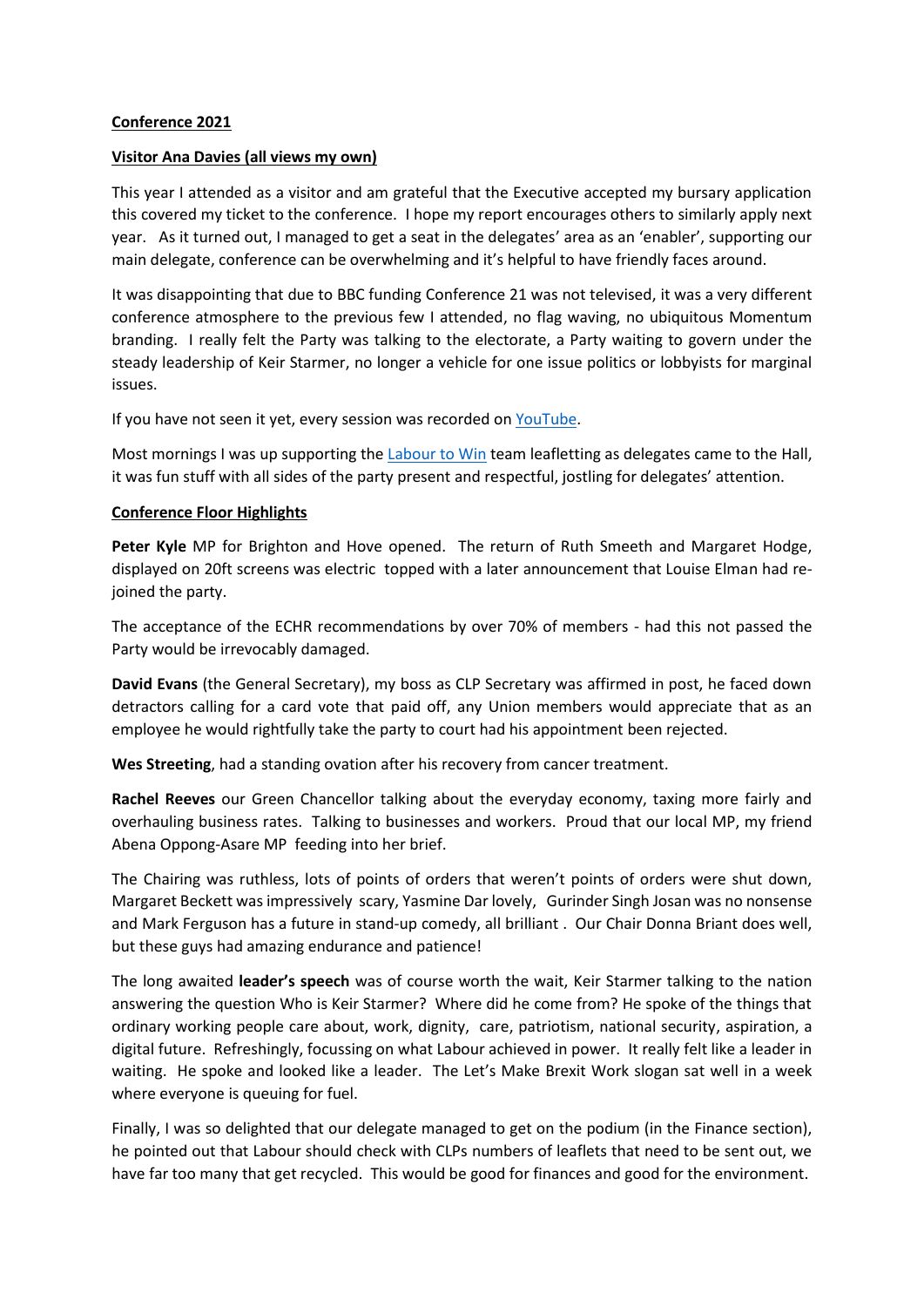#### **Conference Lowlights**

OBS were sat next to Carol Vincent, Leyton and Wanstead, the Tottenham, Sutton and Cheam delegates, we deserve a medal really for drowning out the heckles by clapping over them. It took great strength of mind to desist from grabbing those red cards that were being waved, I don't think they realised that the Red Card bore our party colour too! We were grateful that Kat Fletcher and the London Region Team were taking their details. The instructions I'm told was not to push the last leader's whip issue but to keep shouting about the £15/hr minimum wage or £31k, this originated from a motion that Andy Macdonald was asked to oppose in a composite meeting, refused then resigned over a 'point of principle', not orchestrated to take the headlines away from our brilliant Shadow Green Chancellor! Of course, the previous manifesto had £10/hr, the £15/hour originates from the Jo Biden \$15/hr initiative. I guess no one realised there's a currency disparity that would break most businesses that are struggling as it is.

Throughout the leader's speech as covered in the press they heckled, I lost my voice from shouting 'shut up', they were terribly put out, accusing me of being rude! They couldn't even clap to references to NHS nurses and heroes. One delegate had previously stood up and talked passionately about Wales, 'be more like Wales', but when the leader thanked Mark Drakeford in Wales, she sat cross armed and glaring. I think in many ways they played into the Leader's hands, things have moved on and the public can see a clear divide between old and new management. A teeny tiny angry minority, but unfortunately sat next to us.

The Baker's Union disaffiliation from Labour also took over valuable airtime, again over the £15/hour non-issue, the news won't tell you that their president is facing auto expulsion from the party or that their finances are so dire they are likely to be joining one of the larger Unions (perhaps Unite).

#### **All the NEC proposals passed:**

Now it will take more than 50% of a CLP members vote to trigger MP reselection. (previously a minority third could oust an MP).

The £3 registered supporters access removed, so only dedicated Labour members can make decisions on Labour's direction.

The selection of the Leader now to be made up by 20% of the vote resting with MPs.

The priority ballots being reduced from 20 to 12 topics, helps the Party focus on priority topic areas, so externally Labour's message is more focussed. The Israel and Palestine debate now likely to be seen outside Labour mainstream topic areas.

The humiliation that the Press were predicting simply did not happen, and Keir Starmer's calculated risk paid off.

If you'd like to know a little more [here's a lengthy interview I did with GB News](https://www.youtube.com/watch?v=m0Ss0JyBOC4&feature=youtu.be) that explains why these changes were needed. I've never watched GB news before but thought we could be talking o an audience whose votes we want to harvest.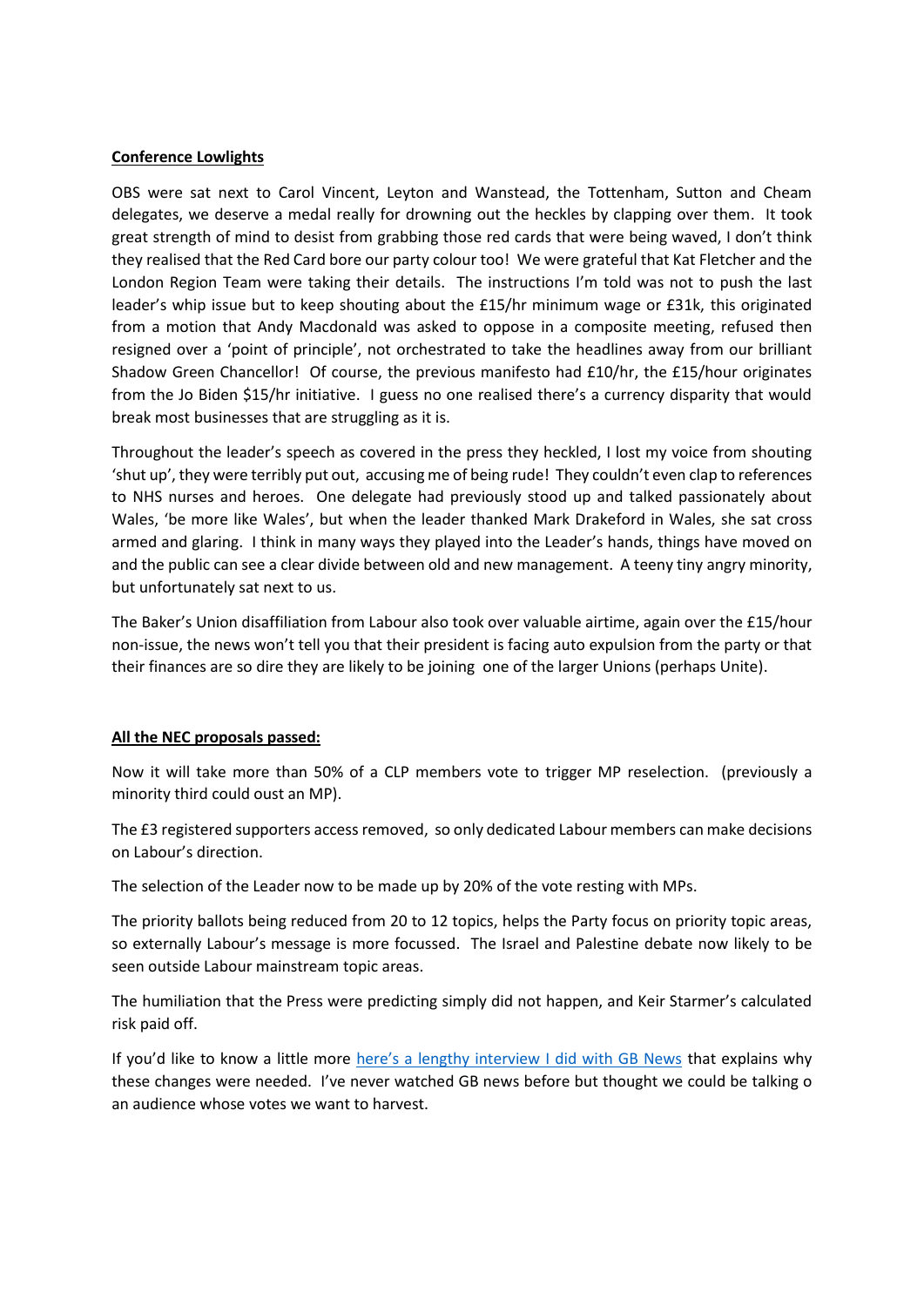## **Fringes**

As well as main conference the highlights are the fringes which are scattered across the main promenade hotels and bars. I did 65k steps in a 4 day period, our airbnb being in the Kemp Town area.

#### **Disability Labour**

Having constant Ableist Language is exhausting; dumb , imbecile, invalid. Psycho. These terms are in common usage even amongst the disabled. It is important to remember we are all only one incident from being disabled ourselves, as we get older we grow into disability, so it is important that we all engage with our disabled colleagues. Brighton as a venue, being an old venue is particularly difficult for delegates. Access is appalling. The party must start looking at everything through an 'How can we help you?' lens when selecting future meetings. On blue badges, the campaign to include Mental Health sufferers to access Blue Badges whilst welcome needs to be supported with an increase in infrastructure for more spaces.

I now have a contact, OBS, had tried to affiliate with Disability labour a few times but was unsuccessful, we can now try again. I noticed the event did not have any tea or coffee, I suggested once we affiliate we could look at sponsoring this at the next conference for them but will raise a motion to that effect and like our child minding support raise one around taxis to and from our meetings. I would also propose writing to Conference Arrangements to see if those years we don't do Brighton that disabled candidates are invited to attend more accessible Liverpool, not just in the all-encompassing category of BAME or disabled.

#### **Labour First Rally**

[Labour First](https://www.labourfirst.org/) are the mainstream section of the party. The introductions acknowledging that a lot of people had joined the party enthusiastically, genuinely to see Labour in office and that it was important that we harness that energy to organise and form policy.

Ruth Smeeth, now back in the party asked that today was the day that members needed to decide what kind of Party they wanted to be in. Antisemitism or denial of it, renders the party with no moral authority to talk about any issue, let alone change things.

Angela Eagle, now back on the NEC, clarified the point that was raised on the Conference floor about the Sun having a stand at Conference. There was no stand, never was. Categorically not true.

The NEC members (Angela, Jo, Gurinder and Luke) were commended on their tenacity, NEC meeting averaging about  $7 - 9$  hours currently

Prior to the ECHR investigation the Labour Party incurred circa £200k, thanks to the failure to tackle or recognise the antisemitism issue, the party is spending £2m/year, an astonishing legacy that hard working staff are paying the price for with our own regional rep being made redundant at the end of September.

#### **David Lammy MP – Shadow Justice Secretary , The Spectator in Conversation**

He's certainly looking forward to holding Dominic Raab to account. Minority rights, children's rights are all to be defended, rights are only being asked to be shared, the Tories always frame as if rights are being taken away. The backlog of casework is more about the way we treat victims of crime,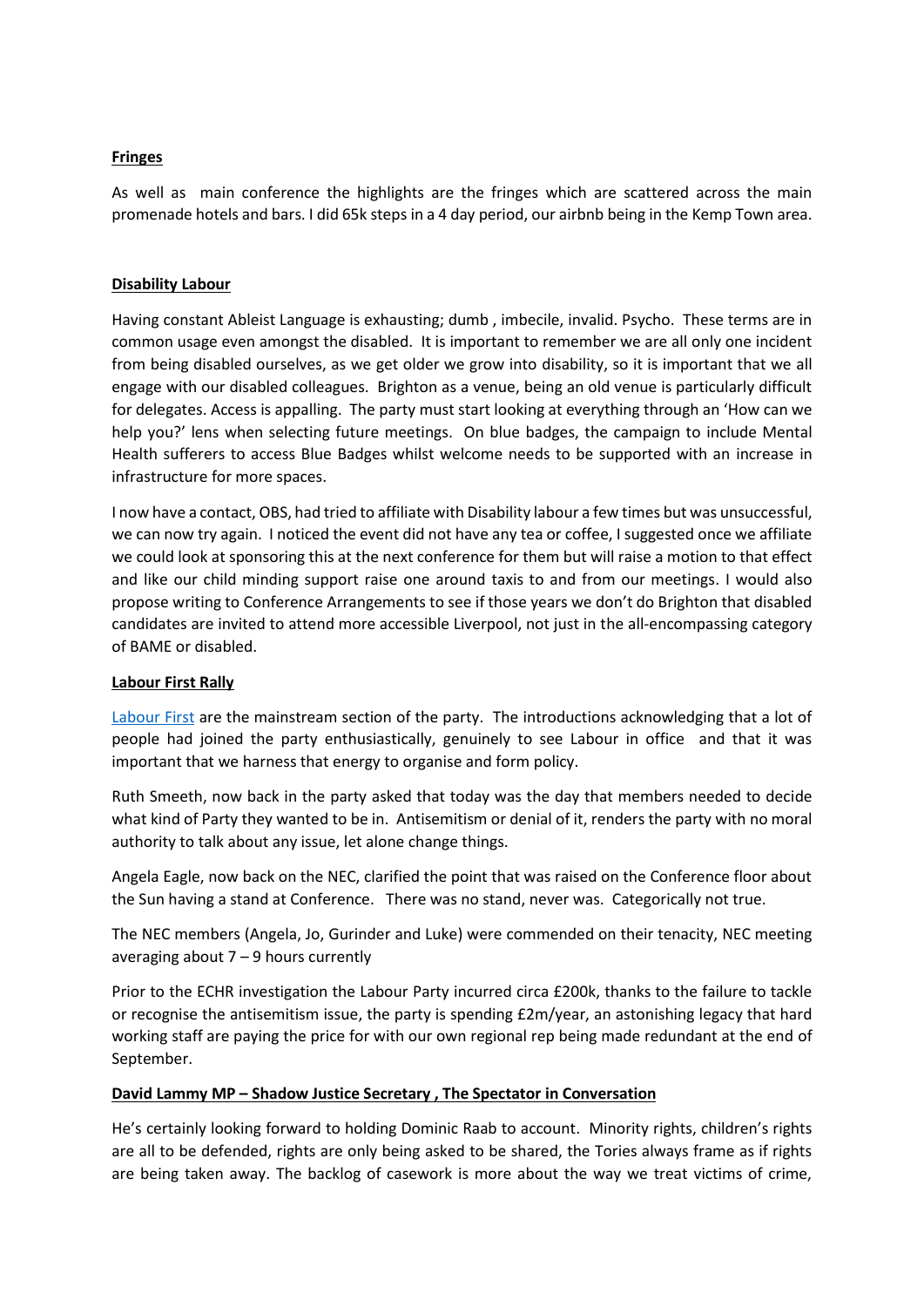particularly crimes of violence against women. Rape convictions low because of muddled views around consent, taking phones off women not tenable. Labour would look at eradicating sentences of less than 6 months or even up to a year, as rehabilitation is simply not invested in, be more like Norway, reoffending is nearer 20%, the UK is at 70%. Rehabilitation should be restored to the Department of Education, not the Department of Justice. Equality in the courts matters too with fewer BAME lawyers in the High or Crown Court, most limited to tribunals. On Boris Johnson, he wants to please everyone, so nothing is coherent. On party unity, Joe Biden's support notably coming from his opponent Bernie Sanders, not airing your infighting in public helps unite the party.

I did notice he referred to Sarah Everard by name but Sabina Nessa only as the recent South London victim. Along with his 'dinosaur' comment, I think David Lammy has gone some way to upsetting a lot of women at this conference, please read my 'Where's Rosie?' report that explains more.

#### **Jim McMahon MP – Shadow Transport Secretary- The Rail Interview**

As someone whose father and grandfather before him came from the heavy transport industry, he's frustrated that transport jobs are decent, well paid jobs that young people and the working classes have been limited by Tory lack of understanding of the opportunities in this sector. Only 1% of truck drivers are women because of working conditions. The Tories proposal to the current crisis is to encourage people to work longer and cut safety. Labour prioritises Future Technology in transport for public good, not private ambition and eradicating transport deserts in our communities,

On the Covid impact on rail, trains kept in sidings and Eurostar left in limbo, shows the Government have no plan, Labour's approach will not be based on ideology Public v Private, but will be evidence based, looking across the whole network on a case by case basis.

On ticketing the model should not be based on the immediate consequence of Covid, but a more innovative overall model. Accessibility, Affordability and timetables that work for the passenger. A devolution of train services might be the solution. Yellow trams, yellow buses, why not yellow trains?

Rail infrastructure investment is a generational activity, it is OK to start to build in office but deliver later. Labour would unlock the bottlenecks in some of these projects at local level, build with the support of a package that is attractive for pension fund investment. Revisit the Beeching line reopenings, the demographics might have changed. The North Eastern routes to be connected to HS2 in its entirety with work progressing from North to South sooner rather than work up the line only.

On free ports, trains should drive into ports, lose the connecting road haulage to keep green.

Amazon boom post Covid, government need to act on taxing re CO2 emissions, more use of clean air zones that put couriers into electric vans and offer tax breaks to those who serve isolated communities.

Build beautiful community settings to encourage more to walk, feel safe, leave the car behind, actively develop neighbourhoods.

Smart motorways, based on 2004 technology, we have the power of the mobile phones to track real time journeys. The main message being that he's keen to hear the input from the industry and is in listening mode.